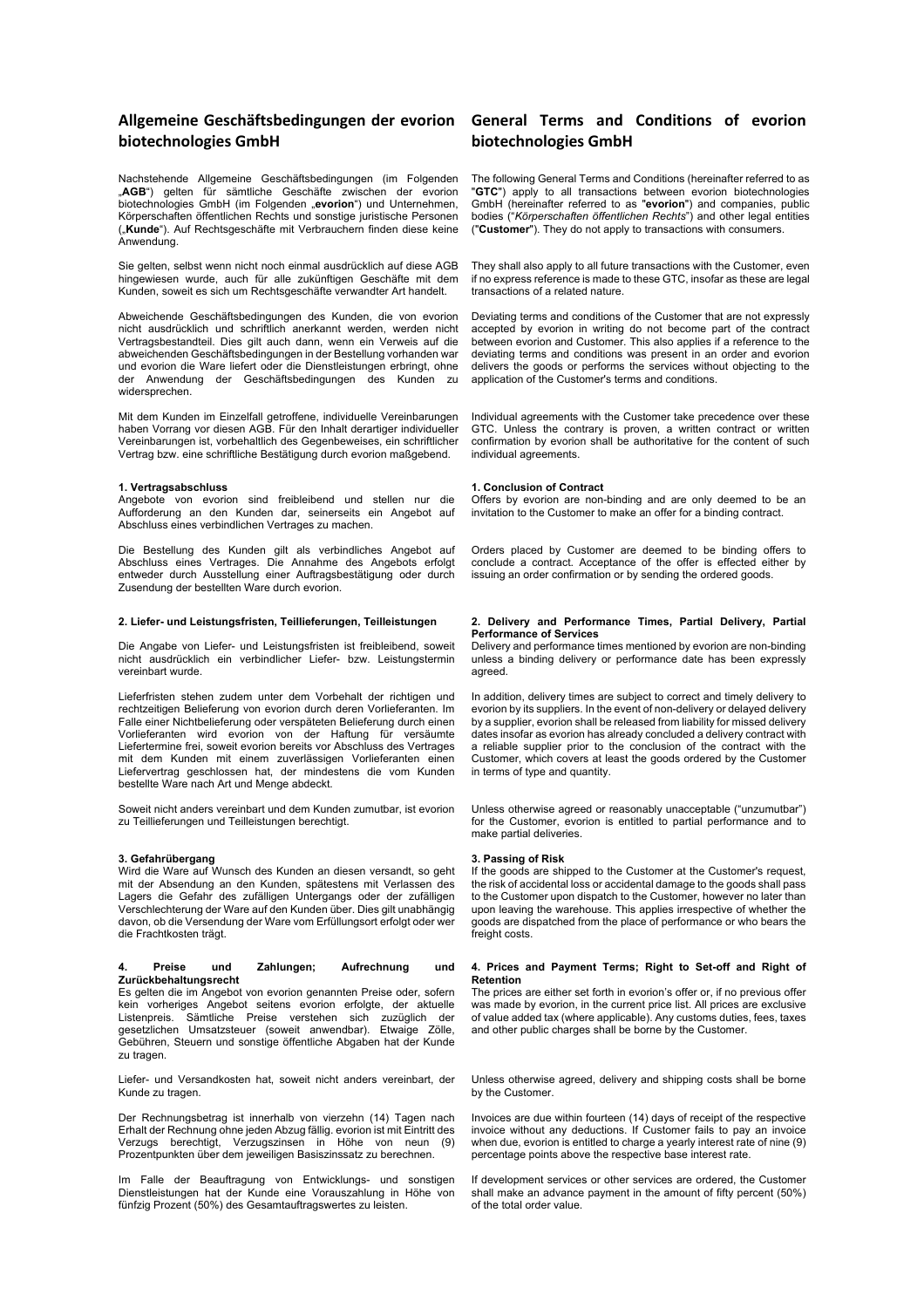Im Falle der Bestellung eines Gerätes sind vierzig Prozent (40%) des Kaufpreises als Vorauszahlung zu leisten.

Der Kunde darf gegen Forderungen von evorion nur mit unbestrittenen oder rechtskräftig festgestellten Gegenansprüchen oder mit Ansprüchen, die mit den Forderungen von evorion in einem Gegenseitigkeitsverhältnis stehen, aufrechnen. Gleiches gilt für die Ausübung von Zurückbehaltungsrechten.

#### **5. Eigentumsvorbehalt**

Die Lieferung erfolgt unter Eigentumsvorbehalt. Die Ware bleibt bis zur vollständigen Bezahlung aller Forderungen von evorion gegenüber dem Kunden Eigentum von evorion. Bei Zahlungsverzug ist evorion berechtigt, die gelieferte Ware zurückzuverlangen.

Der Kunde ist verpflichtet, die unter Eigentumsvorbehalt gelieferte Ware für den Zeitraum, in dem sie noch im Eigentum von evorion steht, so zu behandeln, dass keine Verschlechterung der Ware eintritt. Die Ware ist auf Kosten des Kunden gegen Diebstahl, Feuer- und Wasserschäden ausreichend zu versichern. Soweit zur Erhaltung der Ware Wartungs- und Inspektionsarbeiten erforderlich sind, wird der Kunde diese auf eigene Kosten durchführen oder durchführen lassen. Der Kunde hat evorion unverzüglich zu benachrichtigen, wenn noch unter Eigentumsvorbehalt gelieferte Ware gepfändet oder in sonstiger Weise dem Zugriff Dritter ausgesetzt wird.

Der Kunde ist zur Weiterveräußerung der unter Eigentumsvorbehalt gelieferten Ware im normalen Geschäftsgang berechtigt. Aus der Weiterveräußerung entstehende Forderungen tritt er sicherungshalber an evorion in Höhe des mit evorion vereinbarten Kaufpreises ab. Der Kunde darf bis zum Widerruf durch evorion die an evorion abgetretenen Forderungen auf eigene Rechnung in eigenem Namen einziehen, solange der Kunde seinen Zahlungsverpflichtungen gegenüber evorion nachkommt. Das Recht zur Einziehung der abgetretenen Forderungen kann jederzeit und ohne Grund widerrufen werden.

Zu anderen Verfügungen über die unter Eigentumsvorbehalt gelieferten Waren oder anderen Abtretungen der oben genannten Forderungen ist der Kunde nicht berechtigt. Sollte ein Dritter die unter Eigentumsvorbehalt stehenden Waren pfänden oder in sonstiger Weise Zugriff erlangen wollen, hat der Kunde darauf hinzuweisen, dass die Ware im Eigentum von evorion steht. Der Kunde hat evorion unverzüglich hierzu zu informieren.

Kommt der Auftraggeber mit seinen Zahlungsverpflichtungen in Verzug oder widerruft evorion das Recht zur Einziehung der abgetretenen Forderungen aus sonstigen Gründen, so hat der Kunde auf Verlangen von evorion evorion sämtliche Unterlagen und Informationen zur Verfügung zu stellen, die evorion zur Einziehung der abgetretenen Forderungen benötigt und die Abtretung an evorion gegenüber seinen Abnehmern anzuzeigen.

#### **6. Experimentelle Natur der Produkte, Beschränkung der Nutzung Entsorgung Verbrauchsmaterialien**

Dem Kunden ist bekannt, dass sich die von evorion vertriebenen Produkte (die "Produkte") teilweise noch in der Entwicklung befinden bzw. deren Entwicklung erst vor Kurzem abgeschlossen wurde. Die Benutzung der Produkte hat somit experimentellen Charakter und mit deren Nutzung verbundene Ergebnisse können daher nicht zuverlässig vorhergesagt werden. Aufgrund dessen erfolgt die Überlassung der Produkte zu besonders günstigen Konditionen.

evorion gewährleistet die Funktion der Produkte, kann aber keinerlei Gewährleistung für das Erreichen bestimmter Testergebnisse bei deren Benutzung übernehmen. Insbesondere kann evorion aufgrund des experimentellen Charakters keine Gewähr dafür übernehmen, dass mit den Produkten analysierte Zellen auch reagieren.

Umstände, die allein auf dem experimentellen Status der Produkte und nicht auf der Verletzung von Pflichten seitens evorion beruhen, gelten weder als Pflichtverletzung noch als Mangel.

Weiter kann trotz größter Bemühungen seitens evorion nicht ausgeschlossen werden, dass es bisher unbekannte Gefahren bei der Benutzung der Produkte gibt.

Die überlassenen Produkte dürfen ohne Zustimmung von evorion ausschließlich zu Forschungszwecken genutzt werden. Jegliche kommerzielle Nutzung einschließlich der Auftragsforschung oder der Analyse von Proben im Auftrag von Dritten bedarf einer gesonderten Vereinbarung mit evorion. Insbesondere dürfen die Produkte ohne eine solche Vereinbarung nicht zur Diagnose oder Therapie von Krankheiten genutzt werden.

If a device is ordered, the Customer shall make an advance payment in the amount of fourty percent (40%) of the purchase price.

The Customer may only offset claims of evorion with undisputed or legally established counterclaims or with claims that are in a reciprocal relationship with the claims of evorion. The same limitations shall apply to the exercise of a right of retention.

## **5. Reservation of Title**

The delivery is subject to reservation of title. The delivered goods remain the property of evorion until full payment for all claims of evorion against the Customer is received. In the event of default in payment, evorion is entitled to demand the return of the delivered goods.

The Customer is obliged to handle the goods delivered under reservation of title for the period in which they are still the property of evorion in such a way that no damage or loss of value occurs. The goods are to be adequately insured against theft, fire and water damage at the Customer's expense. Insofar as maintenance and inspection work is required to maintain the goods, the Customer shall carry out such works or have them carried out at its own expense. The Customer must inform evorion immediately if goods delivered under reservation of title are seized or otherwise exposed to the access of third parties.

The Customer is entitled to resell the goods delivered under reservation of title in the normal course of business. By way of security, the Customer assigns any claims arising from the resale to evorion in the amount of the purchase price agreed with evorion. Until such right is revoked by evorion and only as long as the Customer meets its payment obligations to evorion, the Customer may collect the claims assigned to evorion for its own account in its own name. The right to collect the assigned claims may be revoked at any time and without reason.

The Customer is not entitled to otherwise dispose of the goods delivered under reservation of title or to otherwise assign the abovementioned claims. Should a third party seize the goods subject to reservation of title or gain access to them in any other way, the Customer must notify such third party that the goods are the property of evorion and immediately notify evorion.

If the Customer is in default with its payment obligations or if evorion revokes the right to collect the assigned claims for other reasons, the Customer shall, at evorion's request, provide evorion with all documents and information that evorion requires to collect the assigned claims and notify its customers of the assignment to evorion.

#### **6. Experimental Nature of the Products, Restriction of Use, Disposal and return of consumables**

Customer understands and agrees that the products sold by evorion (the "**Products**") are partially still under development or their development was only recently completed. The use of the Products is experimental in nature and results associated with their use cannot reliably be predicted. Hence, the sale of the Products is made at particularly favourable conditions.

evorion ensures the function of the Products but cannot make any warranty for the achievement of specific test results during their use. In particular, due to the experimental character, evorion cannot guarantee that cells analysed with the Products will react.

Circumstances that are based solely on the experimental nature of the Products and not on the breach of obligations on the part of evorion are neither considered a breach nor a defect.

Furthermore, despite evorion's best efforts, it cannot be ruled out that there may be unknown dangers in the use of the Products.

Without the consent by evorion, the Products may only be used for research purposes. Any commercial use including contract research or the analysis of samples on behalf of third parties requires a separate agreement with evorion. In particular, the Products may not be used for the diagnosis or therapy of diseases without such a separate Agreement.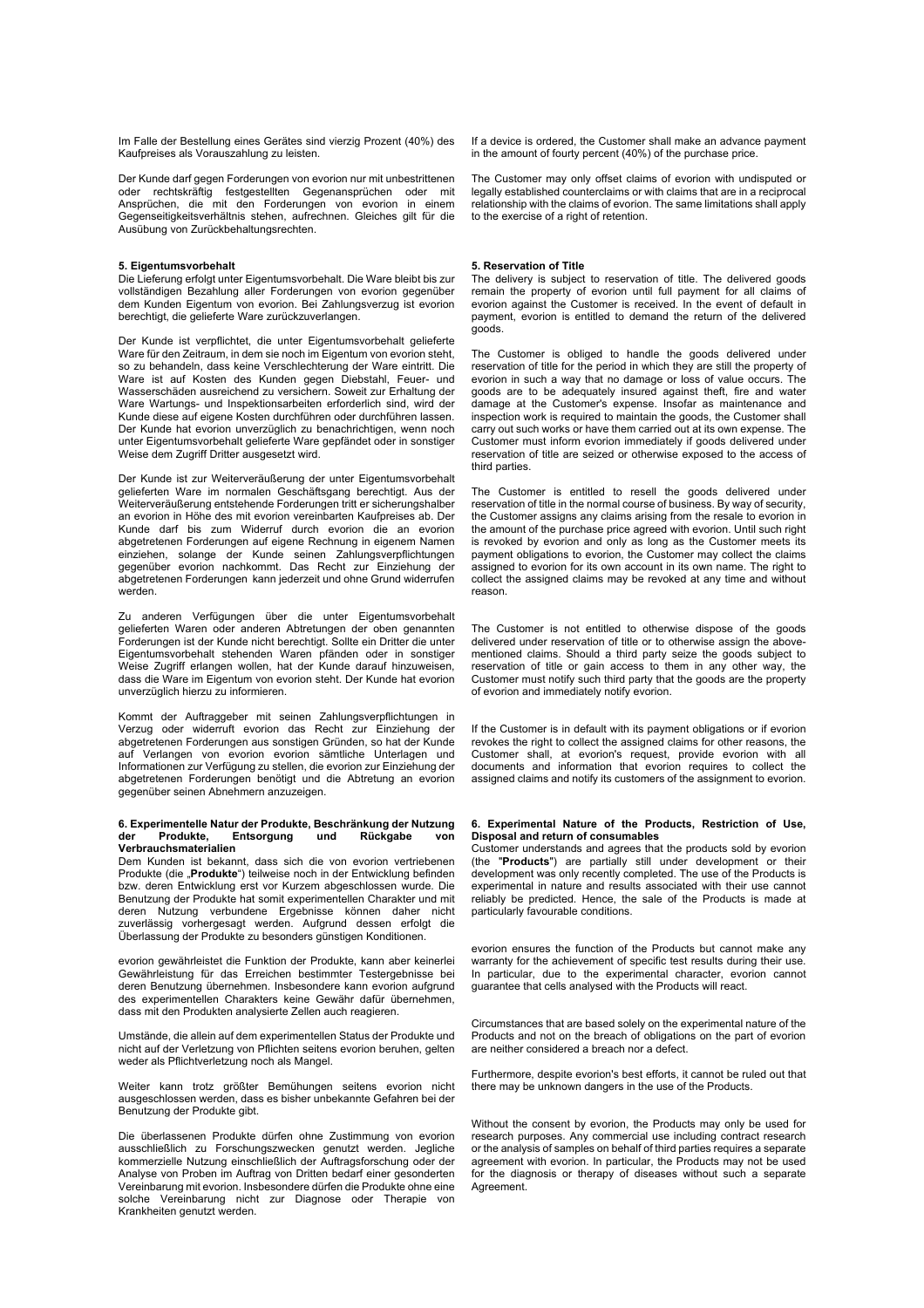Die Verbrauchsmaterialien der evorion sind zur einmaligen Nutzung gedacht. Nach Verwendung hat der Kunde die Verbrauchsmaterialien<br>gemäß der von evorion zur Verfügung gestellten der von evorion zur Entsorgungsanweisung zu entsorgen.

Falls die Entsorgung durch evorion vereinbart wurde oder aufgrund gesetzlicher Vorschriften durch evorion erfolgen muss, gilt folgende Regelung:

Der Kunde hat die Verbrauchsmaterialien für die angemessene Entsorgung an evorion zurückzugeben. Hierfür stellt evorion eine frankierte Versandtasche zur Verfügung. Die Entsorgung des Verbrauchsmaterials erfolgt durch die evorion.

Sofern die Verbrauchsmaterialien für gentechnische Arbeiten gemäß § 3 Nr. 2 GenTG verwendet wurden, müssen die Verbrauchsmaterialien vom Kunden vor dem Rückversand mittels fraktioniertem Vorvakuum autoklaviert oder die auf ihnen enthaltenen gentechnisch veränderten Organismen mittels einer anderen geeigneten Methode inaktiviert werden. Die Regelungen des § 13 GenTSV sind zu beachten. Der Kunde muss vor dem Rückversand sicherstellen, dass die Verbrauchsmaterialien frei von gentechnischen veränderten Organismen gemäß § 3 Nr. 3 GenTG sind. Gemeinsam mit der Rücksendung hat der Kunde eine schriftliche Bestätigung über die Freiheit von gentechnischen veränderten Organismen zu übersenden; enthält die Rücksendung keine solche schriftliche Bestätigung, so gilt dies als Erklärung des Kunden, dass die Verbrauchsmaterialien nicht für gentechnische Arbeiten gemäß § 3 Nr. 2 GenTG verwendet wurden und auch sonst nicht mit gentechnischen veränderten Organismen in Kontakt gekommen sind. Verstößt der Kunde gegen diese Regelungen, so hat er evorion von allen hierdurch entstehenden Zusatzkosten und Schäden freizustellen.

## **7. Mängelrüge**

Der Kunde wird die gelieferte Ware unverzüglich nach Eingang auf Mängel untersuchen. Gleiches gilt für gelieferte Software und Ergebnisse von Entwicklungs- und sonstigen Dienstleistungen. Festgestellte Mängel sind unverzüglich, spätestens aber binnen einer (1) Woche nach Eingang (sofern diese bei Eingang feststellbar waren) bzw. nach Entdeckung (bei verdeckten Mängeln) an evorion zu melden. Unterlässt der Kunde eine Meldung innerhalb der oben genannten Fristen, so hat er keinen Anspruch gegenüber evorion auf Mängelbeseitigung oder Schadensersatz.

#### **8. Haftung für Mängel, Gewährleistungsfrist**

Im Falle von rechtzeitig gemeldeten Mängeln an Ware oder Software wird evorion die mangelhafte Ware oder Software nach eigener Wahl austauschen oder binnen angemessener Frist nachbessern.

Im Falle von rechtzeitig gemeldeten Mängeln an Ergebnissen von Entwicklungs- und sonstigen Dienstleistungen wird evorion diese Mängel binnen angemessener Frist beseitigen.

Schlägt die Nachbesserung fehl, insbesondere, weil der Fehler nicht beseitigt werden kann oder falls für den Kunden weitere Nachbesserungsversuche unzumutbar sind, ist der Kunde nach seiner Wahl berechtigt, vom Vertrag zurückzutreten oder Minderung zu verlangen.

Die Gewährleistungsfrist beträgt ein (1) Jahr, gerechnet ab Lieferung der Ware, Software oder Ergebnisse, jedoch unter keinen Umständen länger als die Haltbarkeit der gelieferten Ware.

# **9. Schadensersatzansprüche**

Für einfache Fahrlässigkeit haftet evorion nur im Falle der Verletzung vertragswesentlicher Pflichten, also von Pflichten, deren Erfüllung die ordnungsgemäße Vertragsdurchführung erst ermöglicht und auf deren Einhaltung der Vertragspartner vertraut und auch vertrauen darf. Die Haftung ist in diesem Falle auf den vertragstypischen und vorhersehbaren Schaden beschränkt.

Diese Haftungsbeschränkung gilt nicht bei Verletzungen von Leben, Körper und Gesundheit, bei einer Haftung wegen Produktfehlern nach den Vorschriften des Produkthaftungsgesetzes, bei ausdrücklicher Übernahme einer Garantie oder eines Beschaffungsrisikos und sonstigen zwingenden Haftungstatbeständen.

#### **10. Sonderbedingungen für die Teilnahme am Early-Adopter-Programm für die evorion CellCity-Produkte**

Geltungsbereich: Nachstehende Bedingungen regeln besondere Bedingungen für die Teilnahme am Early-Adopter-Programm für die evorion CellCity-Produkte. Soweit die nachfolgenden Regelungen den sonstigen in diesen AGB enthaltenen Bedingungen widersprechen, evorion's consumables are intended for one-time use only. After use, the Customer must dispose of the consumables in accordance with the disposal instructions provided by evorion.

If the parties agree that the disposal shall be an obligation of evorion or if the disposal must be carried out by evorion according to applicable law, the following shall apply:

Customer shall return the consumables to evorion for appropriate disposal. For this purpose, evorion will provide a prepaid shipping envelope. The consumables will be disposed of by evorion.

If the consumables were used for genetic engineering work ("*gentechnische Arbeiten*"), in the sense of § 3 No. 2 of the German Genetic Engineering Law the consumables must be autoclaved by the Customer using fractionated pre-vacuum or the genetically modified organisms contained on it must be inactivated using another suitable method before it is returned. The regulations of § 13 of the German Genetic Technology Safety Regulation must be observed. Before returning the consumables, the Customer must ensure that it is free of genetically modified organisms in the sense of § 3 No. 3 of the German Genetic Engineering Law. Together with the return shipment the Customer must send a written confirmation that the consumables are free of genetically modified organisms; if the return shipment does not contain such a written confirmation, this is considered as a declaration by the Customer that the consumables have not been used for genetic engineering work in the sense of § 3 No. 2 of the German Genetic Engineering Law and has not otherwise come into contact with genetically modified organisms. If the Customer violates these regulations, it shall indemnify evorion against all additional costs and damages arising from this.

## **7. Notice of Defects**

The Customer shall inspect the delivered goods for defects immediately upon receipt. The same applies to delivered software and results of development services and other services. Defects discovered must be reported to evorion immediately, but at the latest within one (1) week of receipt (insofar as the defects were detectable upon receipt) or after discovery of a defect (in the case of hidden defects). If the Customer fails to report a defect within the abovementioned periods, Customer does not have any claims against evorion for rectification of the defect or damages.

#### **8 Liability for Defects, Warranty Period**

In the event of defects in goods and software reported in good time, evorion will either replace or within reasonable time repair the defective goods or software at its own discretion.

In the event of defects in results of development services and other services reported in good time, evorion will rectify such defects within reasonable time.

If the repair fails, in particular because the defect cannot be repaired or if further attempts to repair the defect are reasonably unacceptable for the Customer, the Customer is entitled, at its discretion, to withdraw from the contract or to demand a reduction of the price.

The warranty period is one (1) year, calculated from the date of delivery of the goods, software or results, but under no circumstances longer than the shelf life of the delivered goods.

# **9. Liability**

evorion shall only be liable for simple negligence in the event of a breach of a material contractual obligation. Material contractual obligations are obligations that are a prerequisite for the proper performance of the contract and on which the contractual partner may rely. In this case, liability is limited to the foreseeable damage typical for this type of contract.

This limitation of liability does not apply in case of injury to life, body and health, in case of liability for product defects in accordance with the provisions of the German Product Liability Act, in case of express assumption of a guarantee or a procurement risk and other mandatory liability facts.

#### **10. Special Conditions for Participation in the Early Adopter Programme for evorion CellCity Products**

Scope: The following terms and conditions govern special conditions for the participation in the Early Adopter Programme for the evorion CellCity products. As far as the following regulations contradict the other conditions contained in these GTC, the special conditions for the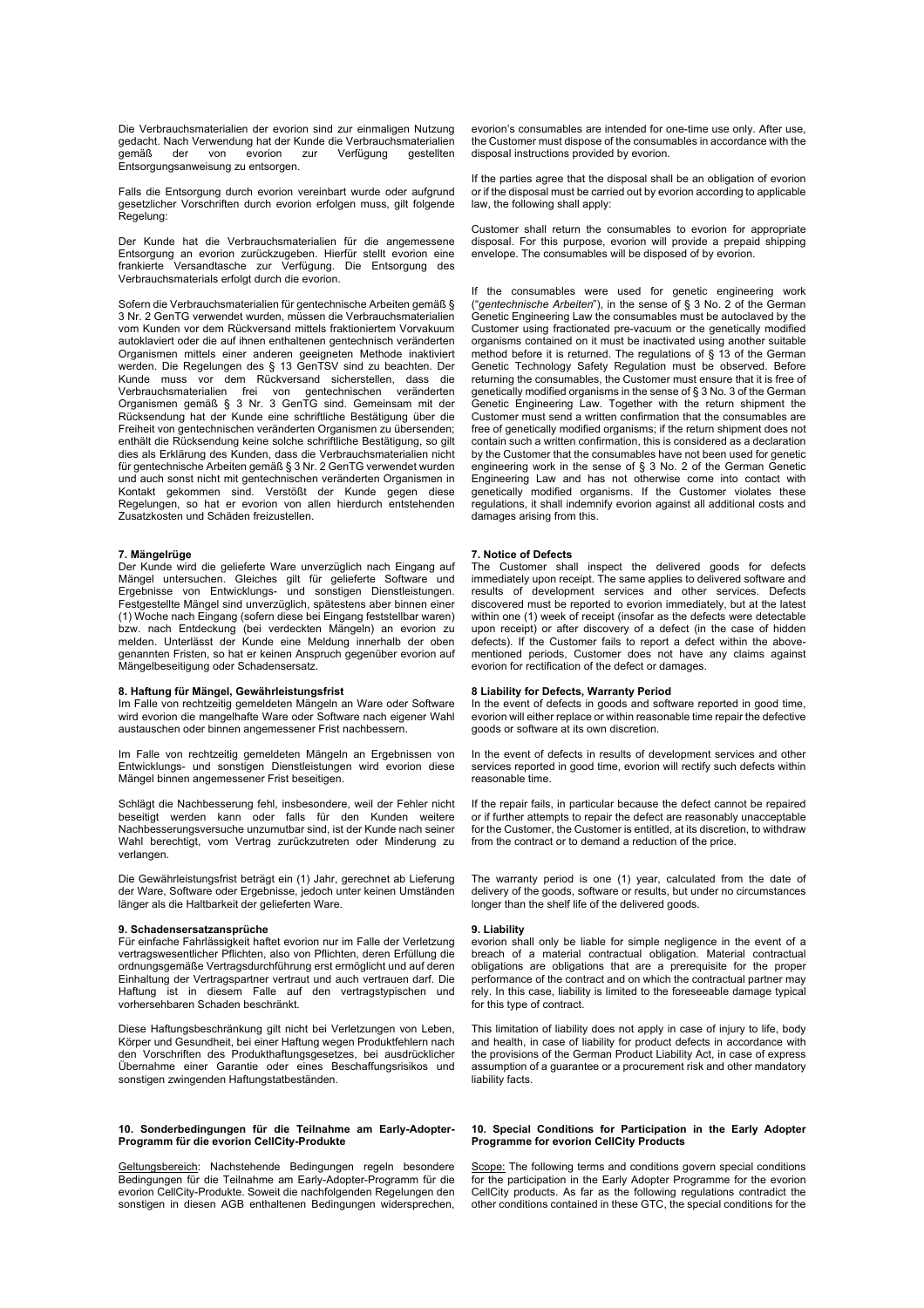haben die Sonderbedingungen für die Teilnahme am Early-Adopter-Programm Vorrang, soweit das Early Adopter Programm betroffen ist. Soweit die nachfolgenden Regelungen keine Sonderregelungen enthalten, gelten die sonstigen Regelungen der AGB entsprechend, auch wenn sie auf einen Kunden statt einem Teilnehmer Bezug nehmen.

Die Teilnahme am Early-Adopter-Programm erfolgt ausschließlich auf Basis dieser Bedingungen, soweit nicht ausdrücklich etwas anderes mit dem Teilnehmer vereinbart wurde.

Vertragsabschluss: Eine Teilnahme am Early-Adopter-Programm setzt ein vorheriges Angebot seitens evorion voraus. Ein Rechtsanspruch darauf, dass evorion die Teilnahme am Early-Adopter-Programm anbietet, besteht nicht.

Wenn im Angebot eine Frist zur Annahme enthalten ist, kommt der Vertrag dadurch zustande, dass dieses Angebot innerhalb der Annahmefrist vom Teilnehmer angenommen wird. Sollte die Annahme eines solchen Angebots erst nach Ende der Annahmefrist zugehen oder Änderungen enthalten, so gilt dies als neues Angebot des Teilnehmers. Eine rechtliche Verpflichtung seitens evorion zur Annahme dieses neuen Angebots besteht nicht. Sollte evorion dieses Angebot annehmen, so kommt der Vertrag durch die Zusendung einer Auftragsbestätigung durch evorion zustande.

Soweit ein Angebot keine Annahmefrist enthält, so ist dieses Angebot freibleibend. Ein Teilnahmevertrag kommt in diesem Fall erst mit der Zusendung einer Auftragsbestätigung durch evorion zustande.

Gegenstand des Teilnahmevertrages: Mit Abschluss des Teilnahmevertrages verpflichtet sich evorion, dem Teilnehmer die vereinbarte Zahl von Geräten (Early Adopter Version 1) für die vereinbarte Überlassungsdauer zu den vereinbarten Konditionen zur Verfügung zu stellen. Die Überlassungsdauer beginnt mit der Installation des Geräts. Nach Ende der Überlassungsdauer hat der Teilnehmer das Gerät unverzüglich an evorion zurückzugeben. Tut er dies nicht, ist evorion berechtigt, ihm bis zur Rückgabe des Geräts eine angemessene Vergütung für die weitere Überlassung in Rechnung zu stellen.

Die Installation der Geräte obliegt dem Teilnehmer. evorion wird kostenfrei alle hierfür benötigten Informationen (insbesondere die Manuals für die Installation als digitale Videos) zur Verfügung stellen und Online-Support für die Geräteinstallation per Telefon oder Videokonferenz durchführen. Der Teilnehmer wird evorion unverzüglich nach Abschluss der Installation der Geräte den Zeitpunkt der Installation mitteilen.

Weiterhin wird evorion ein Onlinetraining durchführen und während der Überlassungsdauer Online-Support leisten.

Zudem wird evorion kostenfrei die im Angebot vereinbarte Zahl von evorion Cell Array Kits (Early Adopter Version 1) für Trainingszwecke zur Verfügung stellen. Weitere evorion Cell Array Kits (Early Adopter Version 1) für andere als Trainingszwecke werden zu den im Angebot festgelegten Bedingungen geliefert.

Vertraulichkeit; Veröffentlichungen: Sollte der Teilnehmer im Rahmen des Early-Adopter-Programms Kenntnis von vertraulichen Informationen von evorion erlangen, so hat er diese geheim zu halten und darf diese nur im Zusammenhang mit dem Early-Adopter-Programm nutzen. Er wird diese Informationen insbesondere weder veröffentlichen noch Dritten gegenüber offenbaren. Nach Ende des Early-Adopter-Programms sind diese vertraulichen Informationen nach Wahl von evorion entweder zu vernichten oder an evorion zurückzugeben. Eine Information gilt in diesem Zusammenhang als vertraulich, wenn evorion diese als vertraulich gekennzeichnet oder in sonstiger Weise auf deren Vertraulichkeit hingewiesen hat. Weiter gelten Informationen dann als vertraulich, wenn deren Vertraulichkeit für einen objektiven Dritten eindeutig erkennbar ist.

evorion hat das Recht, Publikationen des Teilnehmers über seine Erfahrungen mit den Produkten vorab zu prüfen. Ein Entwurf einer solchen Publikation muss evorion mindestens fünf (5) Tage vor dem geplanten Publikationsdatum zugänglich gemacht werden. Publikationsdatum zugänglich gemacht werden. Änderungswünsche von evorion wird der Teilnehmer angemessen berücksichtigen. Eine Veröffentlichung von Erfahrungen mit den Produkten ohne die vorherige Zustimmung seitens evorion ist unzulässig. evorion wird eine solche Zustimmung jedoch nur aus hinreichendem Grund verweigern.

Erfahrungsaustausch: Auf Wunsch von evorion wird der Teilnehmer evorion seine Erfahrungen mit der Nutzung der Produkte in angemessenem Umfang mitteilen. Der Teilnehmer wird evorion insbesondere die mit den CellCity Produkten generierten Daten für die interne Verwendung zur Verfügung stellen. Zudem räumt der

participation in the Early Adopter Programme shall prevail as far as the Early Adopter Programme is concerned. Insofar as the following provisions do not contain any special provisions, the other provisions of the GTC shall apply accordingly, even if they refer to a Customer instead of a participant.

Participation in the Early Adopter Programme is exclusively governed by these special conditions, unless expressly agreed otherwise with the participant.

Conclusion of Contract: Participation in the Early Adopter Programme requires a prior offer on the part of evorion. There is no legal claim that evorion offers participation in the Early Adopter Programme.

If the offer includes an acceptance period, the contract is concluded by the participant's acceptance of this offer within the acceptance period. Should the acceptance of such offer only be received after the end of the acceptance period or should it contain changes, this shall be deemed to be a new offer by the participant. There is no legal obligation on the part of evorion to accept this new offer. Should evorion accept this offer, the contract shall be concluded by evorion sending an order confirmation.

Insofar as an offer does not contain an acceptance period, this offer is non-binding. In this case, a participation contract is only concluded when evorion sends an order confirmation.

Subject of the Participation Contract: Upon conclusion of the participation contract, evorion undertakes to provide the participant with the agreed number of devices (Early Adopter Version 1) for the agreed period at the agreed conditions. The period during which the participant may use the device starts with the installation of the device. At the end of such period, the participant must return the device to evorion without delay. If participant fails to do so, evorion is entitled to charge the participant an appropriate fee for the further use of the device until it is returned.

The installation of the device is the responsibility of the participant. Evorion will provide all information required for the installation free of charge (in particular the manuals for the installation as digital videos) and provide online support for the device installation by telephone or video conference. The participant will inform evorion immediately after completion of the installation of the device.

Furthermore, evorion will conduct an online training and provide online support during the period participant is entitled to use the device.

In addition, evorion will provide free of charge the number of evorion Cell Array Kits (Early Adopter Version 1) agreed in the offer for training purposes. Additional evorion Cell Array Kits (Early Adopter Version 1) for other than training purposes will be provided on the terms set forth in the offer.

Confidentiality; Publications: Should the participant gain knowledge of confidential information of evorion during the Early Adopter Programme, it shall keep this information secret and may only use it in connection with the Early Adopter Programme. In particular, it will neither publish nor disclose this information to third parties. After the end of the Early Adopter Programme, this confidential information must either be destroyed or returned to evorion at evorion's discretion. In this context, an information is considered to be confidential if evorion has marked it as confidential or has otherwise pointed out its confidentiality. Furthermore, information is deemed to be confidential if its confidentiality is apparent for an objective third party.

Evorion has the right to review publications of the participant about its experience with the Products in advance. A draft of such a publication must be made available to evorion at least five (5) days before the planned publication date. Requests for changes by evorion will be given due consideration by the participant. Publication of experience with the Products without the prior consent of evorion is not permitted. Evorion will, however, only withhold such consent for good reason.

Exchange of Experience: At evorion's request, the participant will to a reasonable extent inform evorion of its experience with the use of the Products. In particular, the participant will provide evorion with the data generated with the CellCity products for internal use by evorion. In addition, the participant grants evorion the right to use the data generated with the CellCity for marketing purposes.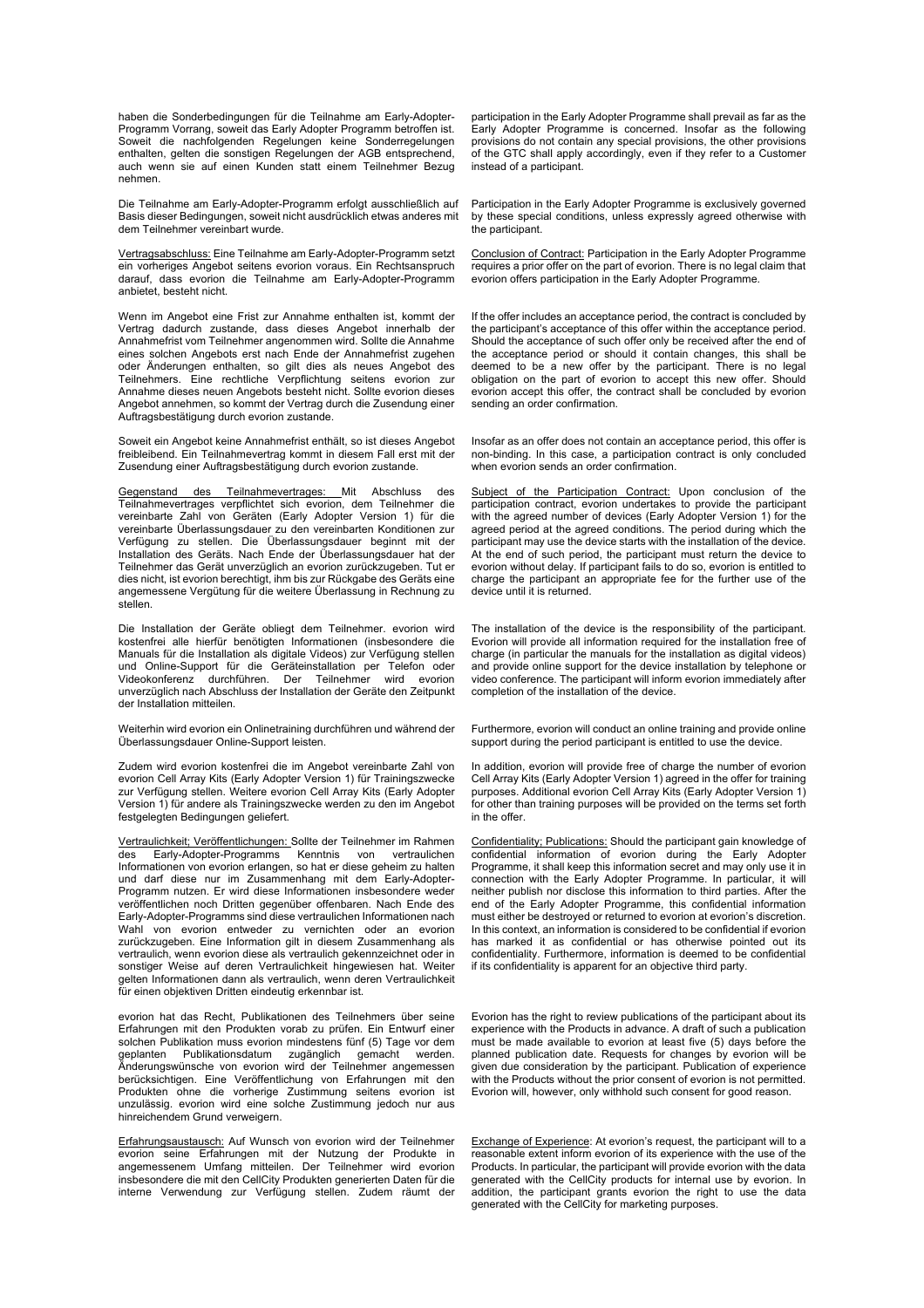Teilnehmer evorion das Recht ein, die mit den CellCity generierten Daten für Marketingzwecke zu verwenden.

## **11. Weitere Bedingungen für Entwicklungs- und sonstige Dienstleistungen**

Allgemeines: evorion wird sämtliche Entwicklungs- und sonstigen Dienstleistungen (einschließlich der Entwicklung kundenspezifischer Software) mit der für ähnliche Unternehmen üblichen Sorgfalt und entsprechend dem aktuellen Stand der Technik erbringen. Hierfür wird der Kunde evorion sämtliche Informationen zur Verfügung stellen, welche evorion für die Durchführung der beauftragten Dienstleistungen benötigt.

Die Details der zu erbringenden Leistungen einschließlich der Preise und der Dauer der Aufbewahrung der entstehenden Daten werden in einem separaten Statement of Work oder Einzelauftrag geregelt. Gibt es weder ein Statement of Work noch einen Einzelauftrag, so ist das Angebot von evorion maßgeblich. Änderungen insbesondere hinsichtlich des Auftragsumfangs bedürfen der Schriftform.

Experimentelle Natur: Die von evorion erbrachten Dienstleistungen (mit Ausnahme der Auswertung von Daten und der Generierung von Berichten und Dokumentationen) sind soweit nicht anders vereinbart experimenteller Natur und die Ergebnisse können daher nicht zuverlässig vorhergesehen werden. Insbesondere kann evorion daher keine Gewähr dafür übernehmen, dass ein bestimmtes Ergebnis erreicht wird. Umstände, die allein auf die experimentelle Natur der Dienstleistungen und nicht auf der Verletzung von Pflichten seitens evorion beruhen, gelten weder als Pflichtverletzung noch als Mangel.

Entwicklung von Software: Soweit die beauftragten Dienstleistungen die Entwicklung einer Software beinhalten, gilt Folgendes: Dem Kunden ist bekannt, dass Software trotz größter Sorgfalt nie vollständig fehlerfrei sein kann. evorion wird daher zumutbare Anstrengungen unternehmen, eine möglichst fehlerfreie Software zu entwickeln und eventuelle Fehler zeitnah zu beheben. Eine Garantie hinsichtlich der Fehlerfreiheit und der Behebung von Fehlern kann evorion jedoch nicht geben.

<u>Zurverfügungstellung von Materialien:</u> Falls der Kunde für die<br>beauftragten Dienstleistungen Materialien zur Verfügung stellt, so hat er zu gewährleisten, dass die Materialien frei von Viren, anderen Krankheitserregern, Toxinen, Prionen und Mykoplasmen sind. Nach Aufforderung von evorion wird der Kunde dies schriftlich bestätigen. Ein sicherer Umgang mit den Materialien muss gewährleistet sein und der Kunde muss evorion über die sachgemäße Handhabung informieren. Dies gilt insbesondere für von den Materialien ausgehende Gefahren wie einer möglichen Infektiosität. Der Kunde wird entsprechende Unterlagen wie Sicherheitsdatenblätter, eine S1- Dokumentation und eine Risikoeinschätzung (einschließlich Angaben zur Herkunft des Materials) zur Verfügung stellen. Der Kunde garantiert, dass die zur Verfügung gestellten Informationen und Dokumente zutreffend und vollständig sind und stellt evorion von sämtlichen Schäden frei, welche aus der Zurverfügungstellung falscher oder unvollständiger Informationen und Dokumente entstehen. Sollte der Kunde keine S1-Dokumentation zur Verfügung stellen, so

wird evorion diese auf Kosten des Kunden und auf Basis der vom Kunden zur Verfügung gestellten Informationen und Dokumente erstellen. Evorion haftet nicht für Fehler in der S1-Dokumentation, die auf der Zurverfügungstellung von fehlerhaften oder unvollständigen Informationen und Dokumenten beruhen.

Versandkosten für den Transport zu evorion und zurück zum Kunden hat der Kunde zu tragen.

Soweit nicht anders vereinbart, verbleiben die Materialien im Eigentum des Kunden und evorion wird den Zugriff auf diese Materialien auf die Mitarbeiter beschränken, welche für die Durchführung der Dienstleistung Zugang zu den Materialien benötigen und die Materialien für keinen anderen Zweck als die Durchführung der Dienstleistungen verwenden.

Falls es sich bei dem vom Kunden zur Verfügung gestellten Material um genetisch veränderte Organismen ("**GMOs**") handelt, gilt zusätzlich Folgendes:

1. Der Kunde wird evorion sämtliche Dokumente und Informationen über diese GMOs zur Verfügung stellen, welche evorion zur Durchführung der Dienstleistungen nach geltendem Recht benötigt. Dies beinhaltet insbesondere sämtliche Dokumentation, welche zur Durchführung einer Risikobewertung und der Etablierung angemessener Sicherheitsvorkehrungen erforderlich ist sowie die erforderliche Dokumentation zum Beweis, dass es sich bei den Arbeiten mit dem GMO um gentechnische

# **11. Additional conditions for development and other services**

General Provisions: evorion will provide all development and other services (including the development of customer-specific software) with the care customary for similar companies and in accordance with the current state of the art. For this purpose, Customer shall provide evorion with all information required by evorion for the performance of the ordered services.

The details of the services to be provided, including the prices and the retention period for the data resulting from the services, will be regulated in a separate statement of work or individual order. If there is neither a statement of work nor an individual order, evorion's offer shall be authoritative. Changes, in particular with regard to the scope of the order, must be made in writing.

Experimental nature: Unless otherwise agreed, the services provided by evorion (with the exception of data analysis and the generation of reports and documentation) are experimental in nature and the results can therefore not be reliably predicted. In particular, evorion cannot guarantee that a specific result will be achieved. Circumstances that are solely based on the experimental nature of the services and not on the breach on the part of evorion are neither considered a breach nor a defect.

Development of software: Insofar as the services include the development of software, the following applies: Customer is aware that despite the greatest care software can never be completely error-free. evorion will therefore use reasonable efforts to develop a software that is as error-free as possible and to rectify any errors without undue delay. However, evorion cannot give a guarantee regarding the freedom from errors and the elimination of errors.

Provision of materials: If Customer provides materials for the<br>performance of the services, Customer shall ensure that such materials are free of viruses, other pathogens, toxins, prions and mycoplasma. Upon request by evorion, Customer will confirm this in writing. Safe handling of the materials must be ensured and Customer shall inform evorion about the proper handling of the materials. This applies in particular to hazards emanating from the materials such as possible infectivity. Customer will provide appropriate documentation such as safety data sheets, S1 documentation and a risk assessment (including information on the origin of the material).

Customer represents that the information and documents provided are accurate and complete and shall indemnify evorion against all damages resulting from the provision of incorrect or incomplete information or documents.

If Customer does not provide a S1 documentation, evorion will prepare such documentation at Customer's expense and on the basis of the information and documents provided by Customer. evorion shall not be liable for errors in the S1 documentation based on the provision of incorrect or incomplete information and documents.

Shipping costs for transport to evorion and back to Customer shall be borne by Customer.

Unless otherwise agreed, the material shall remain the property of Customer and evorion will restrict access to this material to those employees who need access to the material for the performance of the services and will not use the material for any purpose other than the performance of the services

If the material provided by Customer contains genetically modified organisms ("GMOs"), the following shall additionally apply:

1. Customer shall provide evorion with all documentation and information on these CMOs that evorion requires to perform the services in accordance with applicable law. This includes in particular all documentation required to carry out a risk assessment and to establish appropriate safety precautions as well as the documentation required to prove that the work with the GMO is genetic engineering work of safety level 1 within the meaning of § 7 of the German Genetic Engineering Law.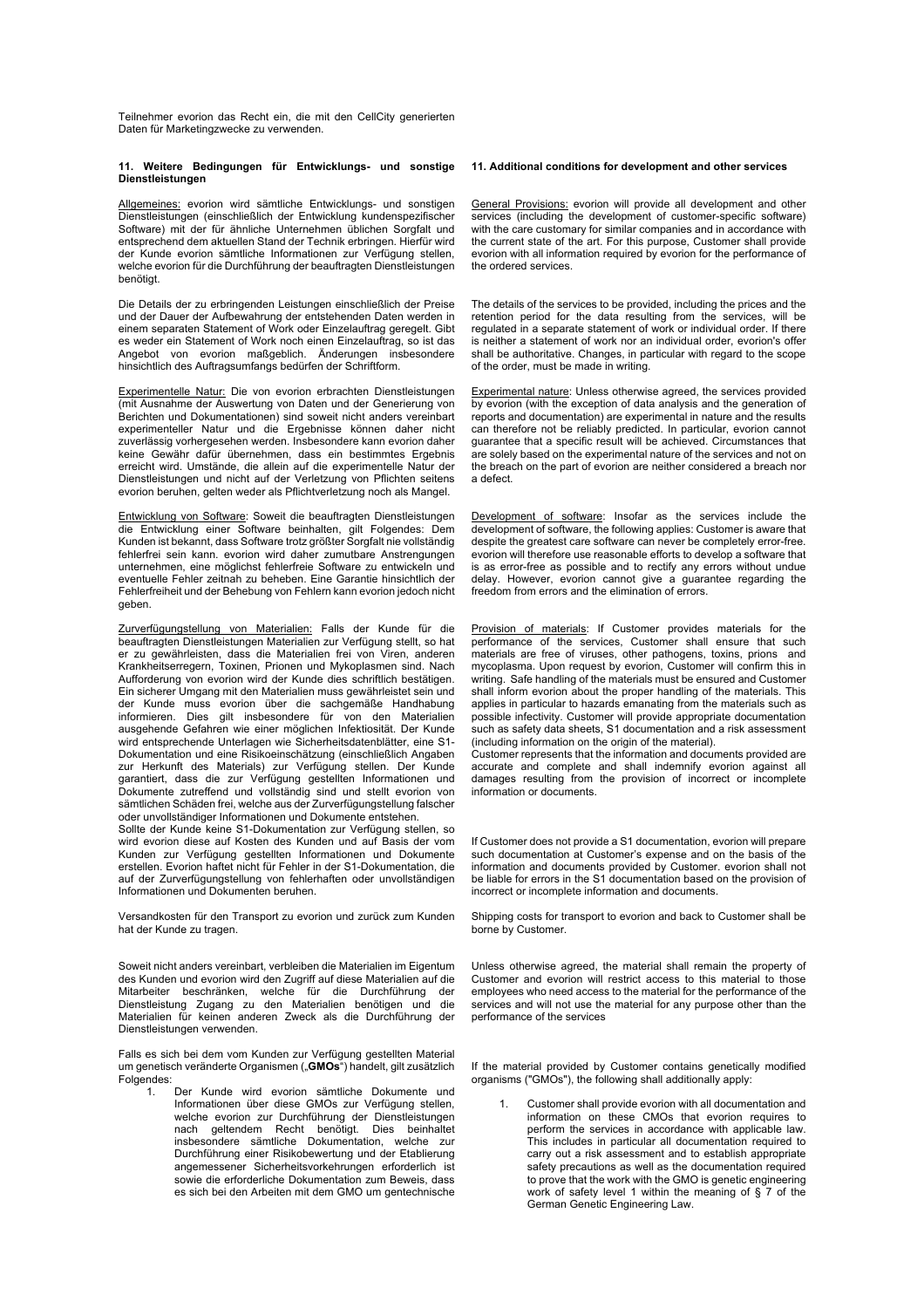Arbeiten der Sicherheitsstufe 1 im Sinne von § 7 GenTG handelt

- 2. Der Kunde ist für die korrekte Kennzeichnung der GMOs verantwortlich
- 3. Der Kunde ist für den Transport der GMOs zu evorion und erforderlichenfalls zurück zum Kunden in Übereinstimmung mit geltendem Recht verantwortlich. Dies gilt insbesondere für den Import nach und den Export aus Deutschland, die korrekte Kennzeichnung der Ware, die Begleitdokumentation und sämtliche eventuell erforderlichen Erlaubnisse für den Transport.

Soweit nicht anders vereinbart, werden die vom Kunden zur Verfügung gestellten Materialien nach Erfüllung des Auftrages noch für eine Dauer von maximal sechs (6) Monaten bei evorion aufbewahrt. Sollte der Kunde evorion nicht innerhalb von sechs (6) Monaten zur Rückgabe der Materialien auffordern, so ist evorion berechtigt (aber nicht verpflichtet), die Materialien nach Vorgaben und auf Kosten des Kunden zu entsorgen.

Weitere Details oder Abweichungen zu diesen Bedingungen (insbesondere zu einer Verwendung von Zellmaterialien für interne Forschungszwecke und Marketingzwecke durch evorion) können in einem Material Transfer Agreement geregelt werden.

Rechte an geistigem Eigentum: Sämtliche Rechte an Arbeitsergebnissen stehen grundsätzlich dem Kunden zu.

Ausgenommen hiervon sind Rechte an geistigem Eigentum einschließlich Know-How, welche evorion in die Zusammenarbeit eingebracht hat und Verbesserungen hieran ("Background IP"). Dieses Background IP verbleibt im Eigentum von evorion, der Kunde erhält jedoch eine nicht-exklusive Lizenz hieran, soweit dies erforderlich ist, um die Arbeitsergebnisse zu nutzen.

Daneben stehen evorion die Rechte an sämtlichen von evorion im Rahmen der Dienstleistung neu entwickelten Methoden und an sämtlichem geistigem Eigentum einschließlich Know-How zu, welches von den Materialien des Kunden und dessen vertraulichen Informationen abtrennbar ist. Der Kunde erhält jedoch eine nichtexklusive Lizenz hieran, soweit dies erforderlich ist, um die Arbeitsergebnisse zu nutzen.

Weiter stehen evorion soweit nicht anders vereinbart sämtliche Rechte an im Rahmen der Dienstleistungen entstehenden Bilddaten (Mikroskopie-Aufnahmen von Zellen) zu. Sollten die Parteien vereinbaren, dass die Rechte an diesen Bilddaten dem Kunden zustehen, gewährt der Kunde jedoch evorion in jedem Fall das Recht, diese Bilddaten zum Training neuronaler Netze und Algorithmen zu verwenden und die Bilddaten zu diesem Zwecke anonymisiert in eine zentrale Datenbank einzupflegen.

Unabhängig davon, dass die Rechte an den Daten (mit Ausnahme der zuvor genannten Bilddaten) dem Kunden zustehen, ist evorion berechtigt (aber nicht verpflichtet), ein Back-Up dieser Daten für bis zu zehn (10) Jahre auf den Servern von evorion zu behalten.

Zudem stehen sämtliche Rechte an Software, welche evorion im Rahmen der Dienstleistung entwickelt, evorion zu. Der Kunde erhält eine nicht-exklusive zeitlich unbegrenzte und unwiderrufliche Lizenz zur Nutzung der Software. Die Parteien können jedoch im Rahmen einer Nebenvereinbarung auch die Einräumung einer zeitlich beschränkt exklusiven Lizenz für ein bestimmtes Vertragsgebiet gegen zusätzliche Vergütung vereinbaren.

Außerdem ist evorion in Absprache mit dem Kunden berechtigt, aus den Dienstleistungen entstehende Daten für Marketingzwecke zu nutzen. Hierfür erhält der Kunde eine Gegenleistung z.B. in Form eines **Rabattes** 

Soweit die Arbeitsergebnisse eine Arbeitnehmererfindung beinhalten, für welche evorion einem Arbeitnehmer eine Vergütung nach dem Gesetz über Arbeitnehmererfindungen zahlen muss, wird der Kunde evorion diese Vergütung erstatten.

Vertraulichkeit: Die Parteien verpflichten sich gegenseitig, die vertraulichen Informationen der jeweils anderen Partei geheim zu halten und nur für die vertraglich vorgesehenen Zwecke zu verwenden. Näheres hierzu regelt eine separate Geheimhaltungsvereinbarung.

Kündigung: Aufträge über Dienstleistungen können von beiden Parteien jederzeit unter Einhaltung einer Kündigungsfrist von acht (8) Wochen möglich. Das Recht zur außerordentlichen Kündigung bleibt unberührt.

Im Falle einer Kündigung durch den Kunden, welche nicht auf einem Fehlverhalten seitens evorion beruht, hat der Kunde evorion sämtliche bis dahin angefallenen Kosten insbesondere für Personal und Material zu erstatten. Zudem hat der Kunde evorion anteilig für die bereits

- 2. Customer is responsible for the correct labelling of the GMOs
- 3. Customer is responsible for the transport of the CMOs to evorion and, if necessary, back to Customer in accordance with applicable law. This applies, in particular, to the import to and export from Germany, the correct labelling of the goods, the accompanying documentation and any permits that may be required for the transport.

Unless otherwise agreed, the materials provided by Customer will be stored by evorion for a maximum period of six (6) months after the performance of the services. If Customer does not request evorion to return the material within six (6) months, evorion shall be entitled (but not obliged) to dispose of the material in accordance with Customer's instructions and at Customer's expense.

Further details or deviations from these terms and conditions (in particular regarding the use of cell materials for internal research and marketing purposes by evorion) may be agreed upon in a Material Transfer Agreement.

Intellectual Property Rights: All work results shall be the property of **Customer** 

This shall however not include any rights to intellectual property including know-how which evorion has brought into the cooperation and improvements thereto ("Background IP"). This Background IP shall remain the property of evorion, but Customer shall be granted a non-exclusive licence thereto to the extent necessary to use the work results.

In addition, evorion owns all rights to all methods newly developed by evorion within the scope of the service and to all intellectual property, including know-how, which is severable from the Customer's materials and Customer's confidential information. However, evorion grants to Customer a non-exclusive licence to the aforementioned rights to the extent necessary to use the work results.

Furthermore, unless otherwise agreed, evorion is entitled to all rights to image data (microscopy images of cells) created within the scope of the services. If the parties agree that Customer shall own the rights to this image data, Customer shall, however, in any case grant evorion the right to use this image data for the training of neural networks and algorithms and to enter the image data anonymously into a central database for this purpose.

Irrespective of the fact that the data (with the exception of the aforementioned image data) is property of Customer, evorion is entitled (but not obliged) to keep a back-up of this data for up to ten (10) years on evorion's servers.

In addition, evorion is entitled to all rights to software that evorion develops within the scope of the service. Customer receives a nonexclusive, perpetual and irrevocable licence to use the software. However, the parties may also agree on a time-limited exclusive licence for a specific territory against additional remuneration in a side agreement.

Furthermore, evorion may with Customer's consent use the data arising from the services for marketing purposes. Customer shall receive a consideration for such use, e.g. in the form of a discount.

If the work results include employee inventions for which evorion has to pay an employee a remuneration in accordance with the German Employee Inventions Act, Customer shall reimburse evorion for this remuneration.

Confidentiality: The parties mutually undertake to keep the confidential information of the respective other party confidential and to use it only for the contractually intended purposes. Further details are set out in a separate non-disclosure agreement.

Termination: Service assignments may be terminated by either party at any time subject to a notice period of eight (8) weeks. The right to extraordinary termination remains unaffected.

In the event of termination by Customer other than due to the misconduct of evorion, Customer shall reimburse evorion for all costs incurred up to that point, including without limitation expenses for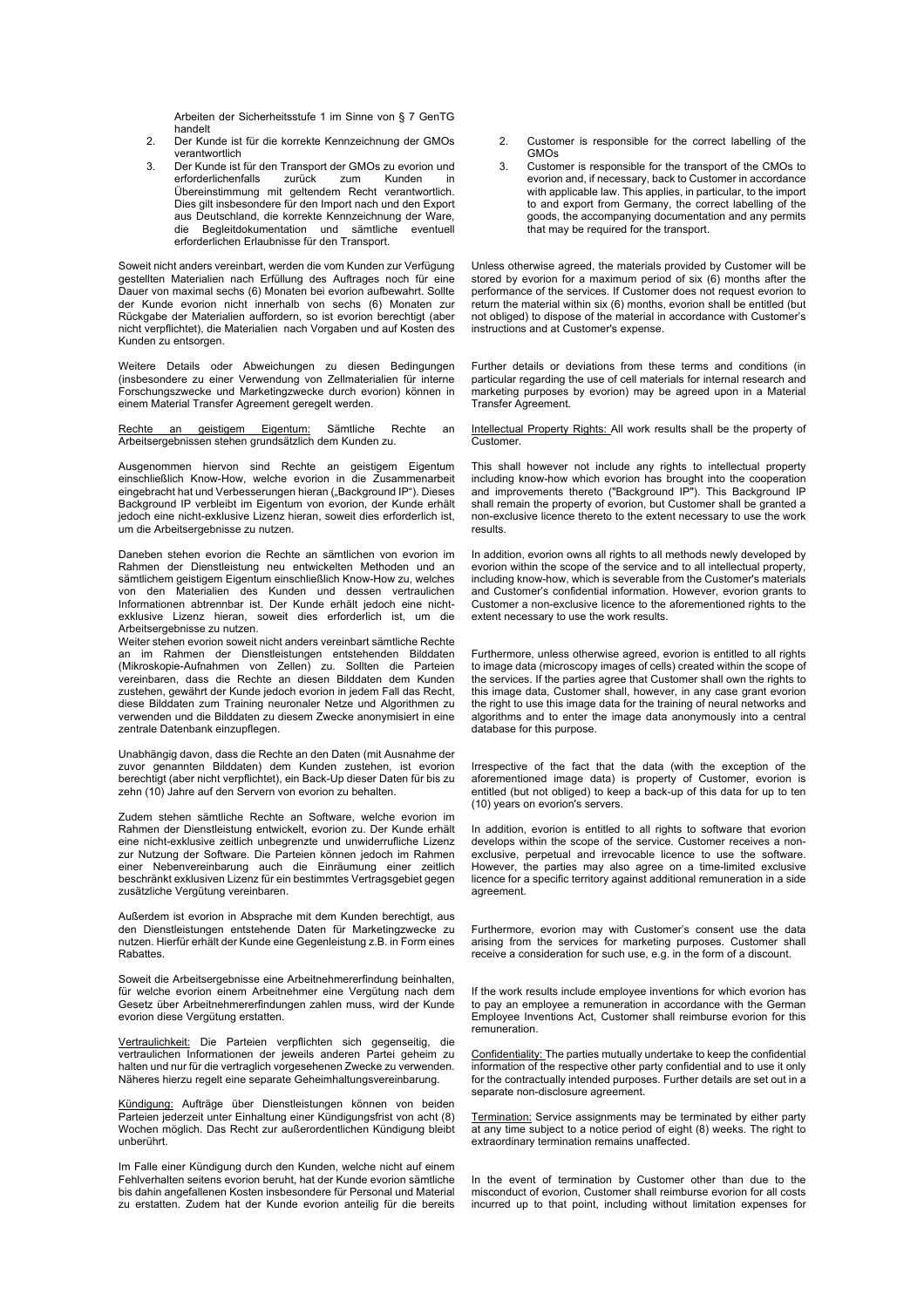vorgenommenen Arbeiten zu vergüten. Gleiches gilt für den Fall, dass evorion aufgrund eines Fehlverhaltens des Kunden oder weil das Ziel der Arbeiten aufgrund des experimentellen Charakters der Leistung nicht erreicht werden konnte kündigt.

Im Falle einer Kündigung durch evorion, welche nicht auf einem Fehlverhalten seitens des Kunden oder darauf beruht, das Ziel der Arbeiten aufgrund des experimentellen Charakters der Leistung nicht erreicht werden konnte, hat der Kunde evorion anteilig für die bereits vorgenommenen Arbeiten zu vergüten, soweit die bisherigen Ergebnisse für den Kunden verwendbar sind.

#### **12. Höhere Gewalt**

Sollte evorion aufgrund höherer Gewalt wie Energie- und Rohstoffmangel, Arbeitskämpfen, Unruhen, Epidemien, Pandemien, behördliche Maßnahmen und ähnliche Umstände, die nicht im Einflussbereich von evorion liegen, daran gehindert sein, den Vertrag wie vereinbart zu erfüllen, so wird evorion für die Dauer der Störung und im Umfang ihrer Wirkung von der Pflicht zur Vertragserfüllung frei. Dies gilt auch, wenn diese Umstände bei einem Zulieferer oder Unterauftragnehmer von evorion eintreten oder wenn diese Ereignisse zu einem Zeitpunkt eintreten, zu welchem sich evorion bereits in Verzug befindet.

#### **12. Datenschutz**

Evorion erhebt von Kunden Stammdaten (Name, Adresse, Telefonnummer und E-Mailadresse), Daten über verkaufte Waren, Software und erbrachte Dienstleistungen sowie Daten, die aus einer Beratung des Kunden vor, während oder nach dem Kauf bzw. der Beauftragung mit Dienstleistungen resultieren (z.B. Informationen über Produktvorführungen, aus der Beratung über Anwendungen, verwendete Materialien, verfügbare Technologien, aus dem Produktsupport oder über durchgeführte Trainings).

Die Daten werden von evorion ausschließlich zur Erfüllung des mit dem Kunden abgeschlossenen Vertrages, zur Werbung des Kunden und zur Pflege der Kundenbeziehung verarbeitet. Eine Speicherung erfolgt nur solange, wie dies zur Erfüllung des Vertrages notwendig ist bzw. solange evorion weiterhin ein Interesse an einer Geschäftsbeziehung mit dem Kunden hat und annehmen darf, dass auch seitens des Kunden ein solches Interesse besteht

Soweit die Verarbeitung zur Erfüllung eines Vertrages erfolgt, ist die Rechtsgrundlage der Verarbeitung Art. 6 Abs. 1 lit. b DSGVO. Soweit die Verarbeitung zur Pflege der Kundenbeziehung bzw. zur Werbung neuer Kunden dient, ist Rechtsgrundlage der Verarbeitung ein berechtigtes Interesse im Sinne von Art. 6 Abs. 1 lit. f DSGVO

Verantwortliche für die Datenverarbeitung ist:

**evorion biotechnologies GmbH** Mendelstraße 17 48149 Münster/Westfalen, Deutschland E-Mail: info@evorion.de Telefon: +49 (0) 251 287 693 39

Der Kunde hat das Recht, Auskunft, Berichtigung, Löschung seiner Daten sowie die Einschränkung der Verarbeitung seiner Daten (Sperrung) zu verlangen oder der Verarbeitung seiner personenbezogenen Daten zu widersprechen. Sollte der Kunde dies wünschen, so kann er die Verantwortliche unter den oben genannten Kontaktdaten kontaktieren.

Zudem hat der Kunde im Falle der Verletzung seiner Rechte die Möglichkeit, sich bei der zuständigen Aufsichtsbehörde zu beschweren. Hierbei handelt es sich um folgende Behörde:

> **Landesbeauftragte für Datenschutz und Informationsfreiheit Nordrhein-Westfalen** Postfach 20 04 44 40102 Düsseldorf Deutschland E-Mail: poststelle@ldi.nrw.de Telefon: 0211/38424-0 Telefax: 0211/38424-10 www.ldi.nrw.de

# **14. Erfüllungsort/Gerichtsstand; Anwendbares Recht**

Erfüllungsort für alle Verpflichtungen aus dem Vertragsverhältnis ist Münster/Westfalen, Deutschland. Ausschließlicher Gerichtsstand ist ebenfalls Münster/Westfalen, Deutschland.

Der Vertrag unterliegt deutschem Recht unter Ausschluss der Verweisungsnormen des Internationalen Privatrechts und der Bestimmungen des UN-Kaufrechts (CISG).

personnel and material. In addition, Customer shall reimburse evorion pro rata for the work already carried out. The same applies in the event that evorion terminates due to misconduct on the part of Customer or because the objective of the services could not be achieved due to the experimental nature of the service.

In the event of termination by evorion, which is not based on misconduct on the part of Customer or on the fact that the objective of the services could not be achieved due to the experimental nature of the service, Customer shall reimburse evorion pro rata for the work already carried out, insofar as the previous results are usable for the customer.

# **12. Force Majeure**

Should evorion be prevented from fulfilling the contract as agreed due to force majeure such as shortage of energy and raw materials, industrial disputes, riots, epidemics, pandemics, official measures and similar circumstances which are beyond evorion's control, evorion shall be released from its obligation to fulfil the contract for the duration and to the extent of the effect of the force majeure. This also applies if these circumstances occur at a supplier or subcontractor of evorion or if these events occur at a time when evorion is already in default.

#### **13. Data Protection**

evorion collects master data from Customers (name, address, telephone number and e-mail address), data on goods and software sold and services provided, as well as data resulting from advice given to the Customer before, during or after the purchase or order of services (e.g. information on product demonstrations, from advice on applications of the device, materials used, available technologies, from product support or on training courses conducted).

The data is processed by evorion solely for the purpose of fulfilling the contract concluded with the Customer, attracting the Customer as a new customer and for maintaining the customer relationship. Data is only stored as long as it is necessary for the fulfilment of the contract or as long as evorion continues to have an interest in a business relationship with the Customer and may assume that such an interest also exists on the part of the Customer.

As far as the processing is carried out for the fulfilment of a contract, the legal basis of the processing is Art. 6 para. 1 lit. b GDPR. Insofar as the processing serves to maintain the customer relationship or to attract the Customer as a new customer, the legal basis for the processing is a legitimate interest in the sense of of Art. 6 para. 1 lit. f GDPR.

The data controller is:

**evorion biotechnologies GmbH** Mendelstraße 17 48149 Münster/Westphalia, Germany Email: info@evorion.de Phone: +49 (0) 251 287 693 39

The Customer has the right to request information on its personal data processed by evorion, correction or deletion of such personal data as well as the restriction of the processing of its data (blocking) or to object to the processing of its personal data. Should the Customer wish to do so, it may contact the data controller using the contact details provided above.

In addition, in the event of a violation of its rights, the Customer may complain to the competent supervisory authority, which is

> **Landesbeauftragte für Datenschutz und Informationsfreiheit Nordrhein-Westfalen** PO Boc 20 04 44 40102 Düsseldorf **Germany** Email: poststelle@ldi.nrw.de Phone: 0211/38424-0 fax: 0211/38424-10 www.ldi.nrw.de

**14 Place of Performance/Place of Jurisdiction; Applicable Law**  The place of performance for all obligations arising from the contractual relationship is Münster/Westphalia, Germany. The exclusive place of jurisdiction is also Münster/Westphalia, Germany.

The contract shall be governed by German law to the exclusion of the reference norms of private international law and the provisions of the